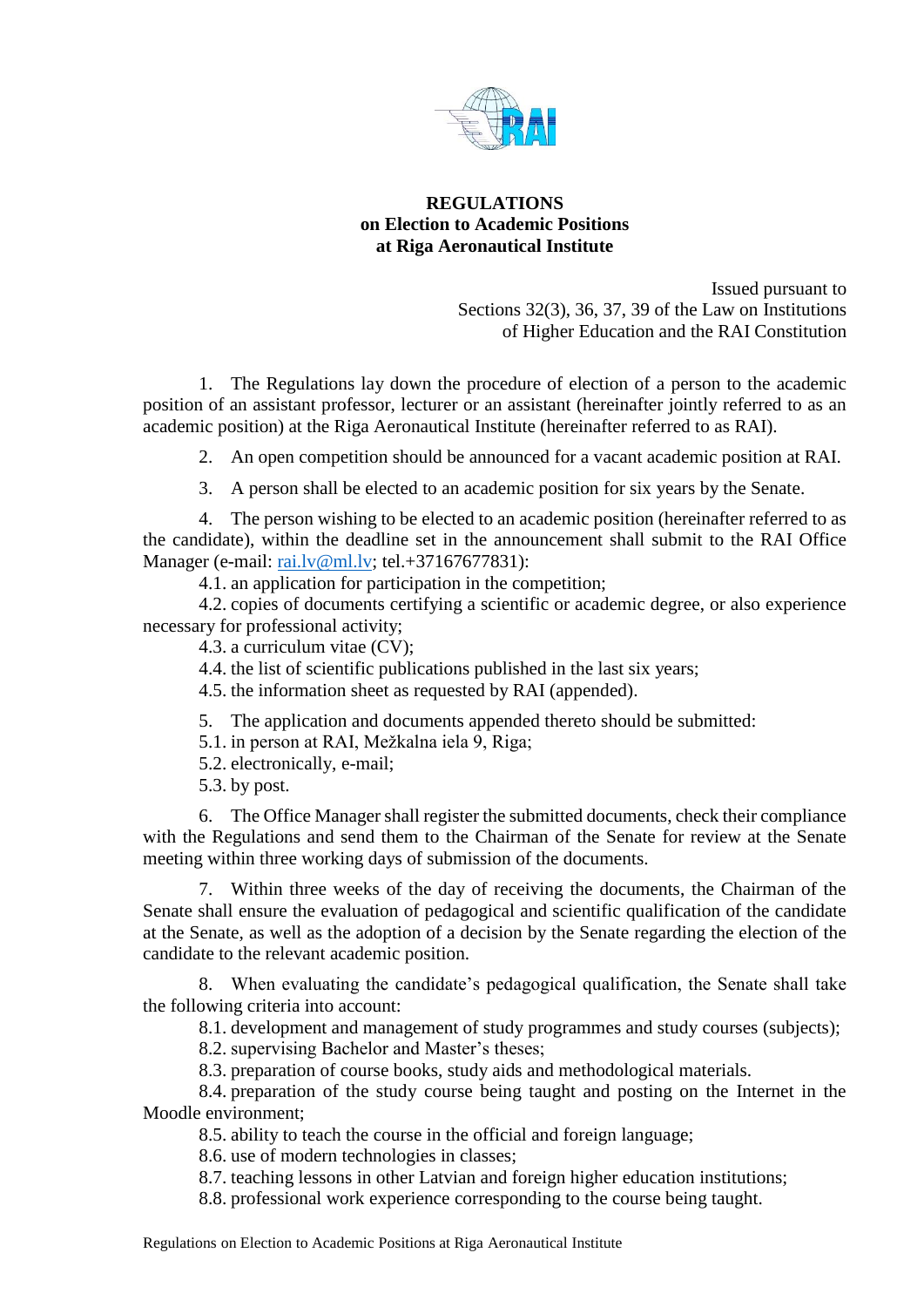9. When evaluating the candidate's scientific qualification, the Senate shall take the following criteria into account:

9.1. scientific publications published during the last six years;

9.2. participation in scientific conferences;

9.3. participation in the implementation of scientific projects and programmes;

9.4. received patents and licences.

10. For the candidate to correspond to an assistant professor's academic position:

10.1. he or she should have a doctor's scientific degree or practical service record corresponding to a subject taught for at least seven years;

10.2. he or she should receive a positive evaluation at least in the pedagogical qualification criteria listed in Sub-Paragraphs 8.1, 8.2, 8.3 and 8.4 of these Regulations;

10.3. a positive evaluation should be received at least in the scientific qualification criteria listed in Sub-Paragraphs 9.1 and 9.2 of these Regulations.

11. For the candidate to correspond to a lecturer's or assistant's academic position:

11.1. he or she should have a master's scientific degree or practical service record corresponding to a subject taught for five years;

11.2. a positive evaluation should be received at least in the pedagogical qualification criteria listed in Sub-Paragraphs 8.1 and 8.2 of these Regulations;

11.3. a positive evaluation should be received at least in the scientific qualification criteria listed in Sub-Paragraph 9.1.

12. The candidates, who do not hold a doctoral degree, may be elected to a position of an assistant no more than twice in succession.

13. On the basis of evaluation of the candidate's pedagogical and scientific qualification, the Senate shall by the majority of votes from the number of votes of senators being present, by secret ballot, adopt a decision on the candidate's election to the academic position.

14. Within three working days the Senate Secretary shall prepare and submit to RAI management the minutes of the Senate meeting to issue an order on election of the person to the academic position in accordance with the procedure laid down by RAI.

15. The decision on the election to an academic position may be challenged within a month of the date of notification of the decision to an Academic Arbitration Court, if the person is RAI staff, or to the rector, if the person is not RAI staff.

16. The decision of the Academic Arbitration Court or the rector may be challenged tin accordance with the procedure laid down in the Administrative Procedure Law.

APPROVED at the RAI Senate meeting of 19 November 2015 Minutes No.15/5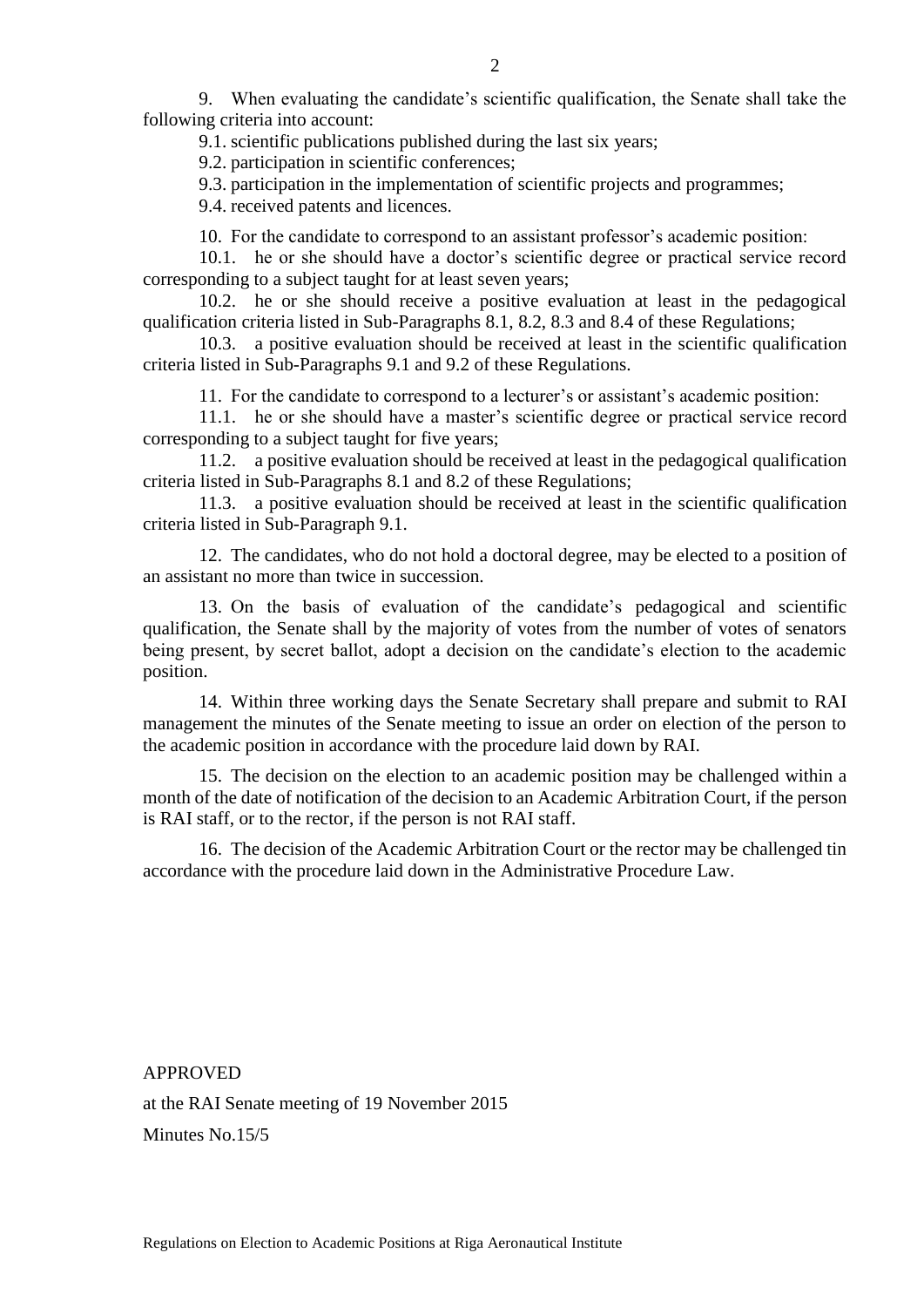## **INFORMATION SHEET**

- 1. Name of the study course (subject) being taught:
- 2. Development and management of study programmes and study courses (subjects)

| (name of the study programme, course, subject and their count)                                  |  |
|-------------------------------------------------------------------------------------------------|--|
| 3. Supervising Bachelor and Master's theses:                                                    |  |
| Bachelor theses (count) __________                                                              |  |
| Master's theses (count)                                                                         |  |
| 4. Preparation of course books, study aids and methodological materials                         |  |
|                                                                                                 |  |
|                                                                                                 |  |
| (name of the book, study aid, methodological material)                                          |  |
| 5. Whether the course content been prepared and posted on the Internet in the Moodle            |  |
| environment:                                                                                    |  |
| 5.1. Yes, completely                                                                            |  |
| 5.2. Prepared partially, but not posted                                                         |  |
| 5.3. Not prepared                                                                               |  |
|                                                                                                 |  |
| 6. Whether the course may be equally qualitatively taught in the official and foreign language: |  |
| 6.1. Yes                                                                                        |  |
| 6.2. Mainly yes, but 3-5 months of preparation practice are necessary                           |  |
| 6.3. No                                                                                         |  |